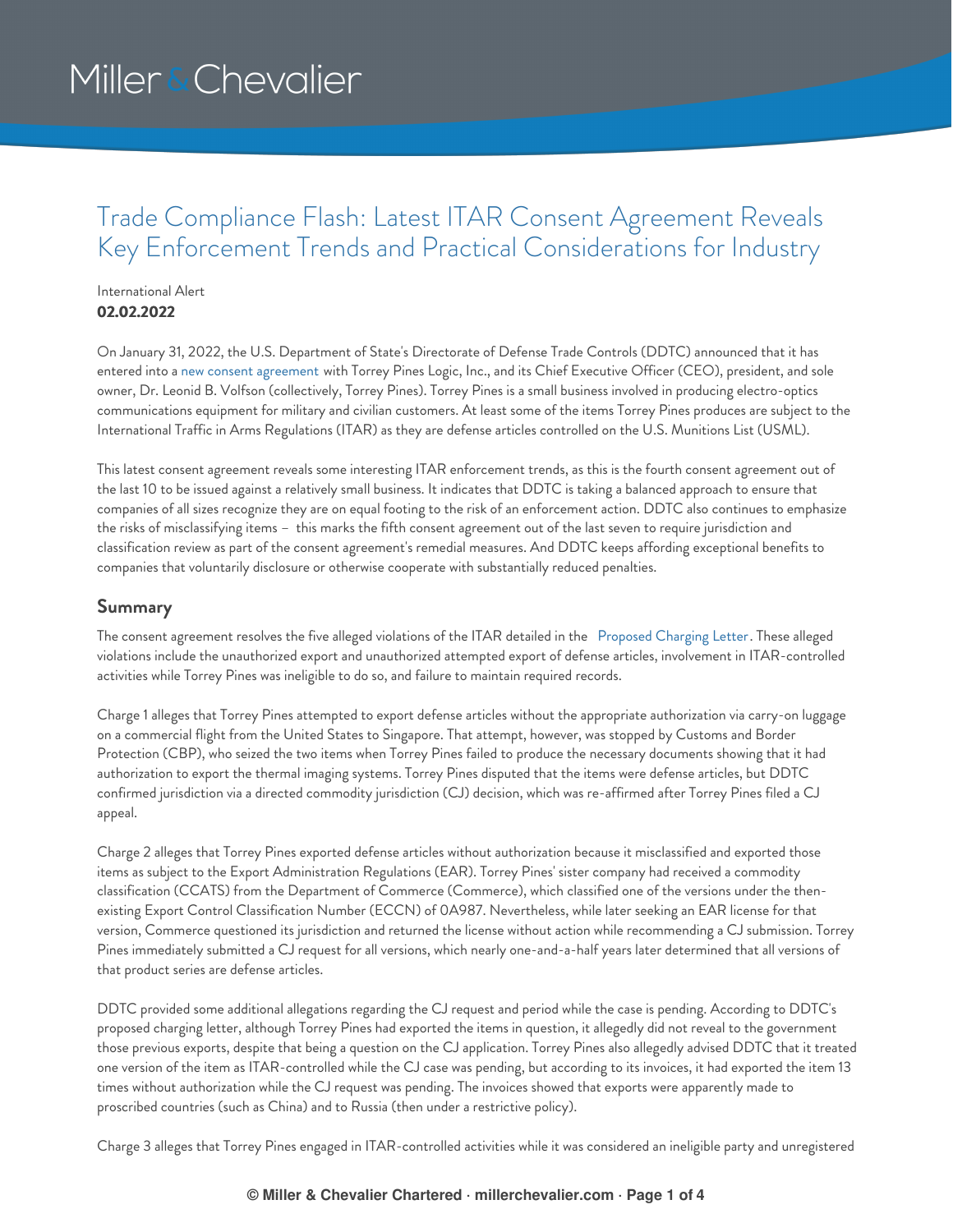with DDTC. For example, between August 2013 to February 2015, Torrey Pines was suspended from government contracting, which also means that it was generally ineligible to engage in ITAR-regulated activities. However, it is alleged that during its period of ineligibility, Torrey Pines impermissibly participated in some aspects of an ITAR-controlled transaction. Additionally, while both ineligible and unregistered with DDTC, it is alleged that Torrey Pines engaged in manufacturing defense articles.

Charges 4 and 5 allege that Torrey Pines made additional exports of a defense article without authorization to Japan and failed to maintain and produce records as required under 22 C.F.R. § 122.5. As part of the allegations, DDTC noted that Torrey Pines had received a CJ determination prior to those exports that the item is a defense article and controlled as Significant Military Equipment. In addition, Torrey Pines was charged over its alleged failure to maintain and produce required records under the ITAR, which DDTC further asserted constrained its ability to assess the potential harm to national security caused by the alleged violations.

### **Aggravating Factors and Imposed Penalty**

Even though Torrey Pines filed a voluntary disclosure, DDTC determined that there were several aggravating factors to warrant a consent agreement in this case. Those factors included: (1) alleged unauthorized exports, including to proscribed countries such as the China and Lebanon, as well as to Russia; (2) alleged violations involving items designated as Significant Military Equipment; and (3) exporting items pending a CJ determination (which were ultimately determined to be defense articles) without ITAR authorization.

In effect for a term of three years, the consent agreement will require Torrey Pines to appoint a Special Compliance Officer, perform a jurisdiction and classification review, improve its policies and procedures, conduct an audit, and pay a \$840,000 fine (of which \$420,000 is suspended and may be applied towards Torrey Pines' remedial compliance costs). In addition, Torrey Pines will not engage in ITAR-controlled activities, although it may engage in some limited manufacturing of defense articles, such as if for domestic purposes or for unaffiliated third parties.

### **Notable Observations**

#### **Enforcement and Penalty Trends**

- **Balanced Industry Enforcement**. Notably, four of the last 10 consent agreements by DDTC were against relatively small companies. This reveals that DDTC is focusing its enforcement efforts against not only large and middle level players in the defense trade industry but also against relatively small businesses, like Torrey Pines. This should signal to industry that even small companies are subject to enforcement action and thereby all industry participants need to focus on compliance.
- **Jurisdiction and Classification**. DDTC continues to highlight the critical importance of companies ensuring the correctness of their jurisdiction and classification assessments. Over the last three years, this is the *fifth* consent agreement out of seven to impose the requirement for the penalized company to review and verify the jurisdiction and classification status of its hardware, including any software or directly related defense services and technical data. That is one of the most rigorous consent agreement requirements.
- **Disclosures and Cooperation**. DDTC keeps affording exceptional benefits to companies who submit voluntary disclosures or who otherwise cooperate with its investigation. The five alleged violations in this case could have resulted in a maximum fine of \$6,361,255 (since the ITAR can impose a maximum civil penalty of \$1,272,251 per violation). The \$840,000 fine thus represents a reduction of nearly 87 percent of that maximum amount and it represents a nearly 94 percent reduction if the \$420,000 suspended amount is forgiven.

#### **Practical Considerations**

**Exports During CJ Review**. DDTC continues to assert, now for the second consecutive consent agreement, that not seeking an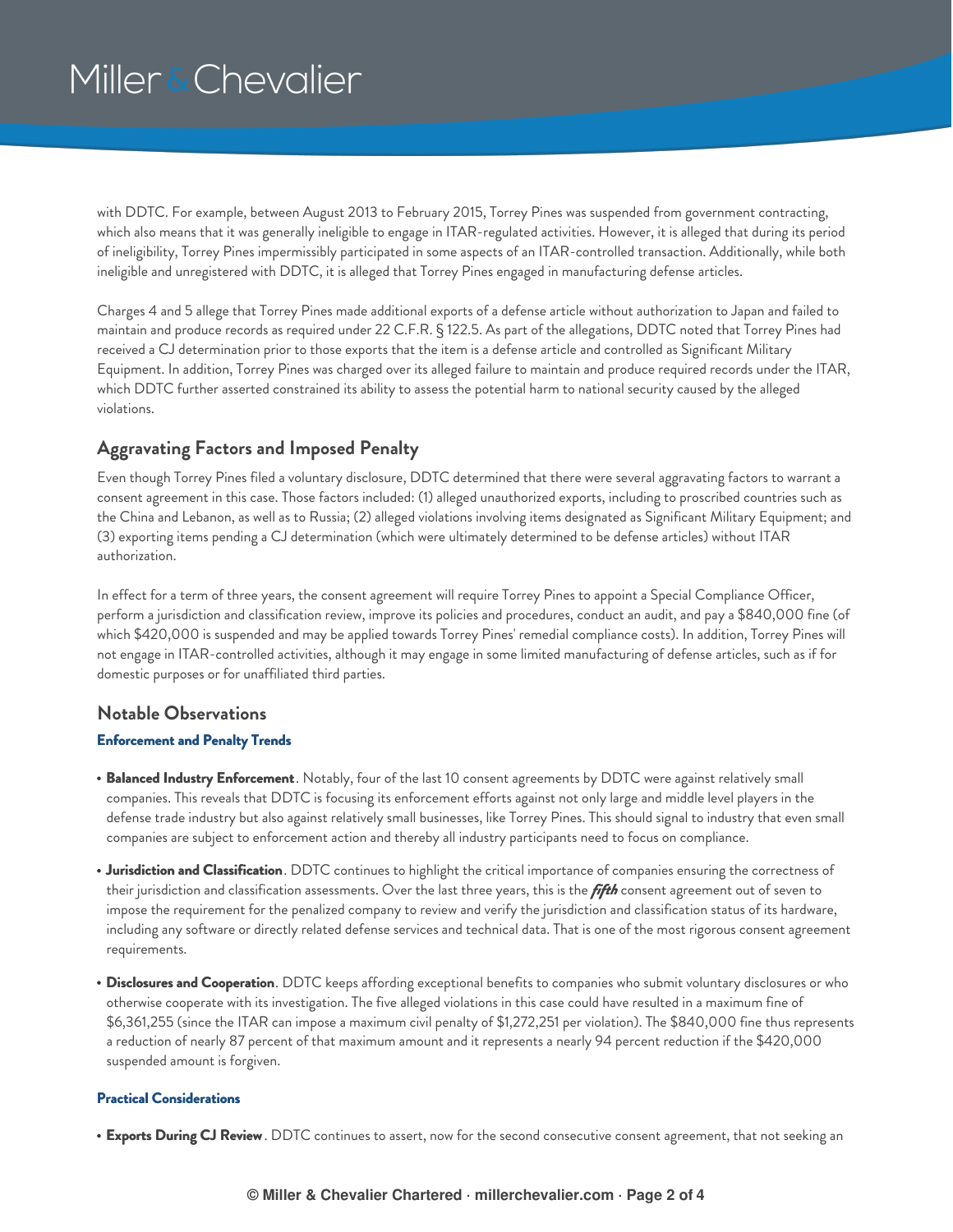ITAR authorization to export an item while that item is pending a CJ decision can be an aggravating factor should it be determined as ITAR-controlled. Although it was not the first time to have happened in an enforcement case, DDTC elevated such situations as an aggravating factor in the proposed charging letter for the August 2021 consent agreement with Keysight [Technologies,](https://www.millerchevalier.com/publication/lessons-exporters-ddtcs-itar-consent-agreement-keysight-technologies) Inc.

DDTC's public [position](https://tinyurl.com/rw4j2r34) is that a CJ applicant "is strongly encouraged to treat [the item] as subject to the ITAR and to obtain any required licensing approvals prior to export [. . . because it . . .] may avoid export violations should the item or service be determined to be subject to the ITAR." While DDTC's position should not have changed, practically speaking when deciding a course of action, the potential prospect of poor optics (as a CJ is generally submitted when the applicant has jurisdictional "doubt") and export violations should be considered.

- **Maintaining Credibility**. The proposed charging letter alleges that Torrey Pines made several inconsistent statements during the investigation, which may have called into question its credibility. For example, DDTC alleges that Torrey Pines indicated in its disclosures that it treated an item as ITAR-controlled while it was pending a CJ decision — yet there was evidence indicating the item was exported 13 times during that time without authorization. This demonstrates the importance of maintaining credibility with accurate and consistent statements, as once a disclosing party's credibility is lost, it can be impossible to regain. It can also result in an enforcement case going from a no-action letter to a penalty.
- **Expanding Investigations**. The proposed charging letter indicates that although Torrey Pines submitted two voluntary disclosures, DDTC also directed two disclosures to seek additional information. That situation should remind disclosing parties that its work may not be complete through one or more voluntary disclosures and that the continued internal investigation or government investigation may uncover further issues. In the latter case of a directed action, that situation can also have the government call into question whether the company took appropriate action to uncover any violations or has systemic compliance failures. As such, companies should be mindful that the scope of the investigation may expand, which may involve more disclosures.

\* \* \*

Miller & Chevalier will be monitoring these developments closely and will be putting on a series of webinars to discuss these important issues. For any questions you may have about the potential impact of these developments on your business, please contact a member of the Miller & Chevalier team to discuss further.

Brian J. [Fleming](https://www.millerchevalier.com/professional/brian-j-fleming), [bfleming@milchev.com](mailto:bfleming@milchev.com), 202-626-5871 [Timothy](https://www.millerchevalier.com/professional/timothy-p-otoole) P. O'Toole, [totoole@milchev.com,](mailto:totoole@milchev.com) 202-626-5552 [Christopher](https://www.millerchevalier.com/professional/christopher-stagg) Stagg, [cstagg@milchev.com](mailto:cstagg@milchev.com), 202-626-5931 [Caroline](https://www.millerchevalier.com/professional/caroline-j-watson) J. Watson, [cwatson@milchev.com](mailto:cwatson@milchev.com), 202-626-6083 [Manuel](https://www.millerchevalier.com/professional/manuel-levitt) Levitt, [mlevitt@milchev.com](mailto:mlevitt@milchev.com), 202-626-5921 Mary H. [Mikhaeel](https://www.millerchevalier.com/professional/mary-h-mikhaeel), [mmikhaeel@milchev.com](mailto:mmikhaeel@milchev.com), 202-626-5909

The information contained in this communication is not intended as legal advice or as an opinion on specific facts. This information is not intended to create, and receipt of it does not constitute, a lawyer-client relationship. For more information, please contact one of the senders or your existing Miller & Chevalier lawyer contact. The invitation to contact the firm and its lawyers is not to be construed as a solicitation for legal work. Any new lawyer-client relationship will be confirmed in writing.

This, and related communications, are protected by copyright laws and treaties. You may make a single copy for personal use. You may make copies for others, but not for commercial purposes. If you give a copy to anyone else, it must be in its original, unmodified form, and must include all attributions of authorship, copyright notices, and